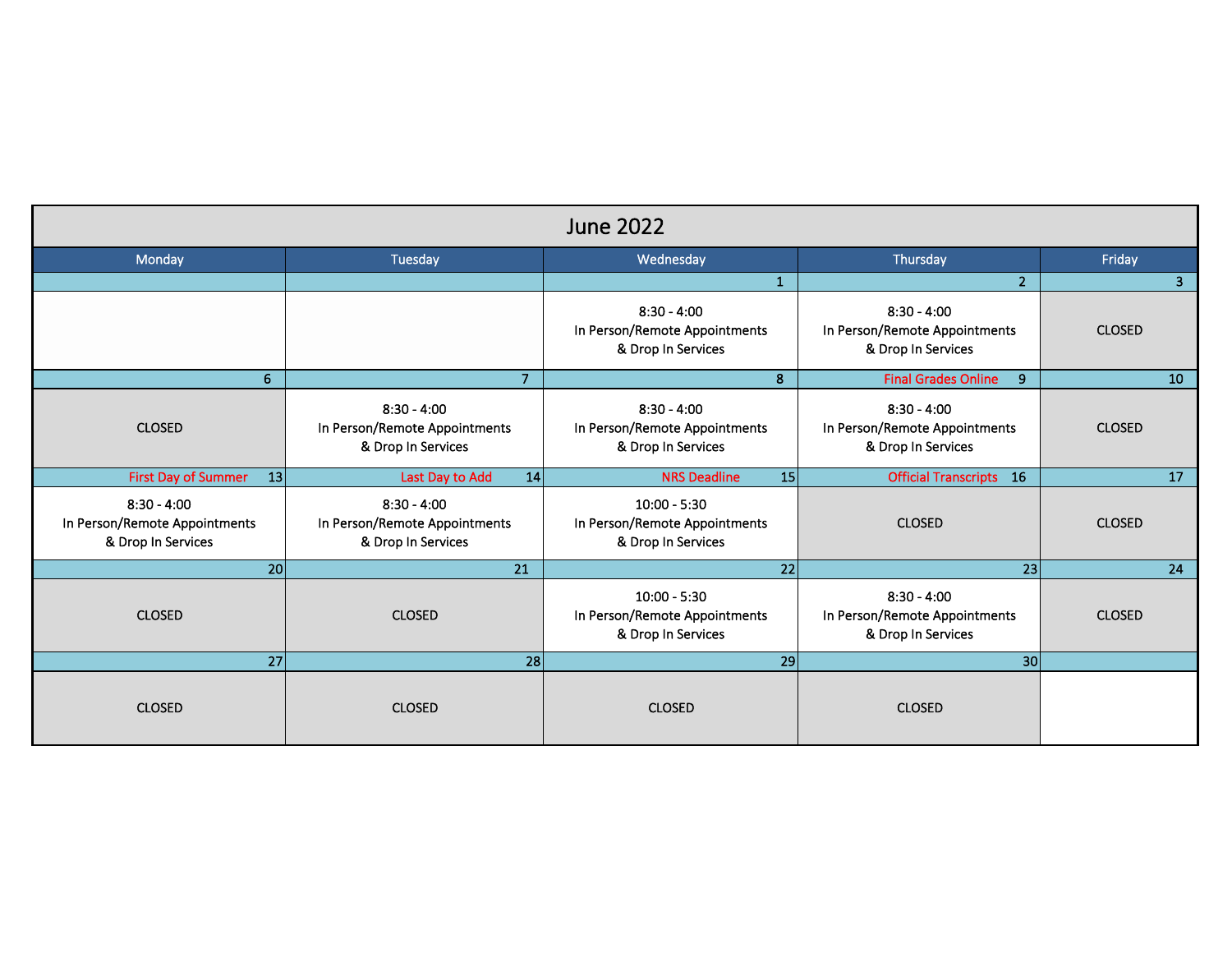| <b>July 2022</b> |                                                                      |                                                                       |                 |                       |  |  |  |
|------------------|----------------------------------------------------------------------|-----------------------------------------------------------------------|-----------------|-----------------------|--|--|--|
| Monday           | Tuesday                                                              | Wednesday                                                             | Thursday        | Friday                |  |  |  |
|                  |                                                                      |                                                                       |                 | $\mathbf{1}$          |  |  |  |
|                  |                                                                      |                                                                       |                 | <b>CLOSED</b>         |  |  |  |
| $\vert$          | 5 <sup>1</sup>                                                       | 6 <sup>1</sup>                                                        | $\overline{7}$  | 8                     |  |  |  |
| <b>HOLIDAY</b>   | <b>CLOSED</b>                                                        | <b>CLOSED</b>                                                         | <b>CLOSED</b>   | <b>CLOSED</b>         |  |  |  |
| 11               | $\overline{12}$                                                      | "W" Deadline<br>13                                                    | 14              | 15                    |  |  |  |
| <b>CLOSED</b>    | $8:30 - 4:00$<br>In Person/Remote Appointments<br>& Drop In Services | $10:00 - 5:30$<br>In Person/Remote Appointments<br>& Drop In Services | <b>CLOSED</b>   | <b>CLOSED</b>         |  |  |  |
| 18               | 19                                                                   | 20                                                                    | $\overline{21}$ | Last Day of Summer 22 |  |  |  |
| <b>CLOSED</b>    | $8:30 - 4:00$<br>In Person/Remote Appointments<br>& Drop In Services | $10:00 - 5:30$<br>In Person/Remote Appointments<br>& Drop In Services | <b>CLOSED</b>   | <b>CLOSED</b>         |  |  |  |
| $\overline{25}$  | $\overline{26}$                                                      | $\overline{27}$                                                       | $\overline{28}$ | 29                    |  |  |  |
| <b>CLOSED</b>    | $8:30 - 4:00$<br>In Person/Remote Appointments<br>& Drop In Services | $10:00 - 5:30$<br>In Person/Remote Appointments<br>& Drop In Services | <b>CLOSED</b>   | <b>CLOSED</b>         |  |  |  |